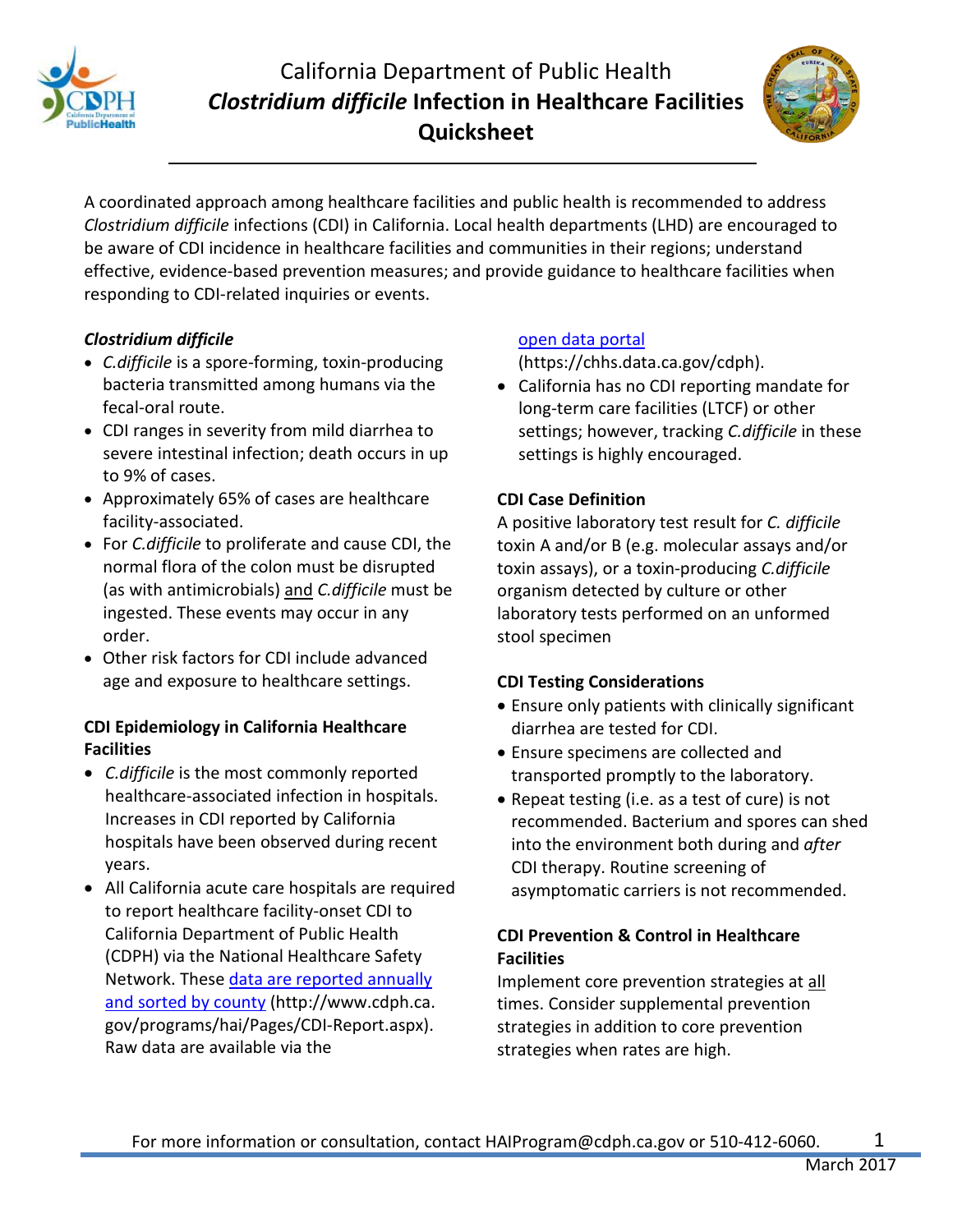# **Core Prevention Strategies**

- □ Contact precautions for duration of diarrhea
- □ Hand hygiene before, during, and after patient care
- □ Cleaning and disinfection of equipment and environment
- □ Laboratory-based alert system for immediate notification of positive test results
- □ Education for healthcare workers, housekeeping, administration, patients, families
- □ Antimicrobial stewardship
- □ CDI surveillance, reporting, data analysis, and feedback

# **Supplemental Prevention Strategies**

- □ Extension of contact precautions beyond duration of symptoms (e.g. 48 hours)
- $\Box$  Presumptive isolation for patient with diarrhea pending confirmation of CDI
- □ Hand washing (soap and water) before exiting room of patient with CDI
- □ Universal glove use on units with high CDI rates (e.g. outbreak or endemic settings)
- □ Environmental Protection Agency (EPA) sporicidal agents for environmental cleaning\*
- $\Box$  Tracking antibiotics associated with CDI in the facility
- □ Evaluation and optimization of testing for CDI

#### \* [EPA approved antimicrobial products effective](https://www.epa.gov/sites/production/files/2016-06/documents/list_k_clostridium.pdf)  against *[C.difficile](https://www.epa.gov/sites/production/files/2016-06/documents/list_k_clostridium.pdf)* spores

(https://www.epa.gov/sites/production/files /2016-06/documents/list\_k\_clostridium.pdf)

# **Contact Precautions**

Contact precautions are a core CDI prevention strategy, and consist of gowns and gloves for all contact with patients and environmental surfaces in the patient room and use of disposable or dedicated patient care equipment.

- Contact precautions should be clearly communicated (e.g. with signs) at room entrance, at handoff, and during transfers.
- Place patients with CDI in a single occupancy room. If unavailable, cohort with other CDI patients.

# **Three Key Components of a CDI Prevention Plan**

The following are evidence-based approaches to CDI prevention.

#### **Adherence Monitoring**

- Measuring adherence and providing feedback are critical to a successful infection prevention program.
- [Adherence monitoring tools for hand hygiene,](http://www.cdph.ca.gov/programs/hai/Pages/AdherenceMonitoringTools.aspx)  [contact precautions, and environmental](http://www.cdph.ca.gov/programs/hai/Pages/AdherenceMonitoringTools.aspx)  [cleaning](http://www.cdph.ca.gov/programs/hai/Pages/AdherenceMonitoringTools.aspx) (http://www.cdph.ca.gov/programs/hai

/Pages/AdherenceMonitoringTools.aspx)

# **Environmental Cleaning**

- Evaluating and enhancing environmental cleaning and disinfection processes reduce potential for transmission of harmful organisms including *C.difficile*.
- See [Environmental Cleaning and Disinfection](https://www.cdph.ca.gov/programs/hai/Pages/EnvironmentalCleaning2016.aspx)  [FAQ](https://www.cdph.ca.gov/programs/hai/Pages/EnvironmentalCleaning2016.aspx)

(https://www.cdph.ca.gov/programs/hai/Pages /EnvironmentalCleaning2016.aspx)

# **Antimicrobial Stewardship**

- Antibiotic stewardship interventions may be specifically designed to reduce the use of antibiotics associated with high risk of CDI.
- [See California Antimicrobial Stewardship](http://www.cdph.ca.gov/programs/hai/pages/AntimicrobialStewardshipProgramInitiative.aspx)  [Program Initiative](http://www.cdph.ca.gov/programs/hai/pages/AntimicrobialStewardshipProgramInitiative.aspx) (http://www.cdph.ca.gov/programs /hai/pages/AntimicrobialStewardshipProgramI

nitiative.aspx)

# **Interfacility Communication**

Interfacility transfer of patients with CDI occurs frequently in California and represents a